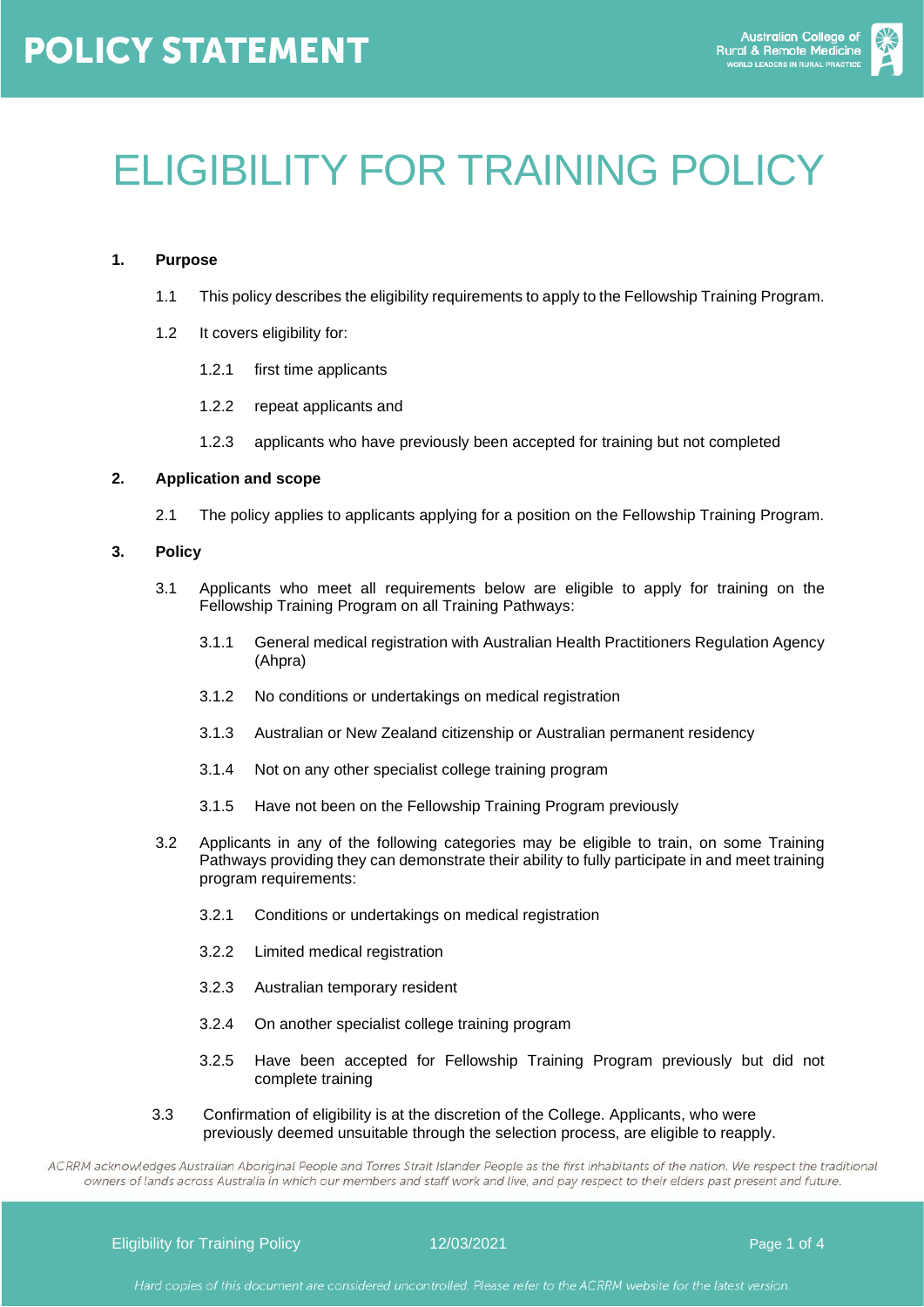- 3.3.1 There must be a minimum of six months from receiving selection outcome and making next application to any training pathway.
- 3.3.2 Applicants may be required to show cause, at application, through submitting additional supporting information.
- 3.3.3 The College will review the information and confirm if the applicant can proceed to selection for the current intake.
- 3.4 Applicants who have previously been accepted for the Fellowship Training Program on any Training Pathway, but did not commence or did not complete training, are eligible to apply for re-entry into the program on the Independent Pathway.
	- 3.4.1 Applicants may be required to show cause, at application, through submitting additional supporting information.
	- 3.4.2 The College will review the applicant's situation and determine:
		- 3.4.2.1 if the applicant is required to participate in the regular selection process or
		- 3.4.2.2 if an alternative process to determine suitability is required.
	- 3.4.3 If a training place is offered, the College will confirm:
		- 3.4.3.1 the Training Program Requirements and
		- 3.4.3.2 when training will recommence.
- 3.5 Applicants who have Specialist Registration in the speciality of General Practice or have already received Non-VR Support Funding are eligible for training on the Independent Pathway but are not eligible for Non-VR Support Funding.

#### **4. Related Documentation**

- 4.1 AGPT Eligibility Guide
- 4.2 RGTS Eligibility Guide
- 4.3 IP Eligibility webpage
- 4.4 RVTS Eligibility webpage
- 4.5 ACRRM Training Program Requirements policy
- 4.6 ACRRM Withdrawal from Training policy
- 4.7 ACRRM Re-entry and Transfer process
- 4.8 ACRRM Medical Registration Constraints process
- 5 **Definitions**

ACRRM acknowledges Australian Aboriginal People and Torres Strait Islander People as the first inhabitants of the nation. We respect the traditional owners of lands across Australia in which our members and staff work and live, and pay respect to their elders past present and future.

Eligibility for Training Policy **12/03/2021 Page 2 of 4** and 12/03/2021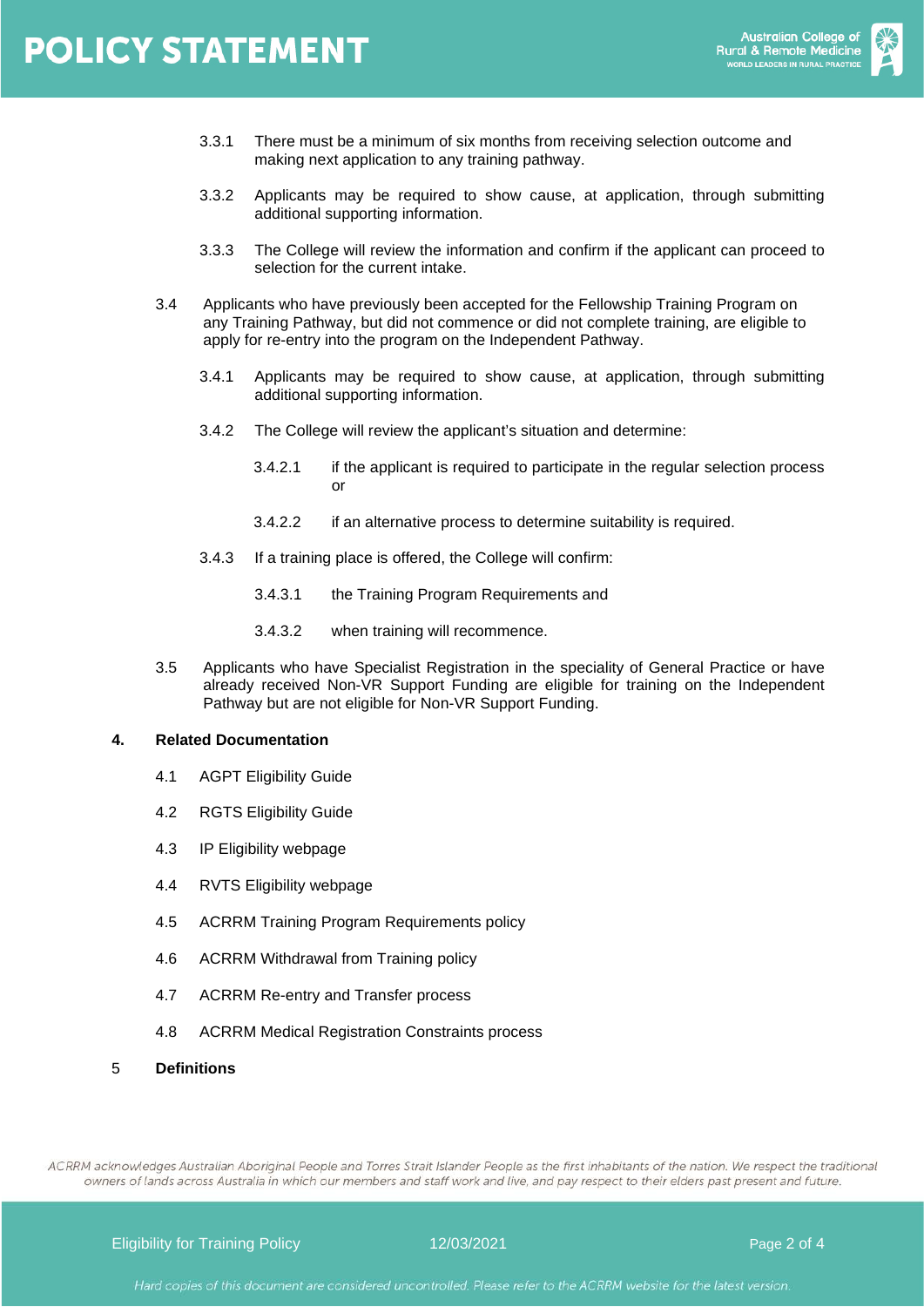

| Term                                    | Definition (with examples if required)                                                                                                                                                                                                                      |  |  |
|-----------------------------------------|-------------------------------------------------------------------------------------------------------------------------------------------------------------------------------------------------------------------------------------------------------------|--|--|
| Non-VR Support<br><b>Funding</b>        | Funding provided by the Commonwealth to assist non vocationally<br>registered doctors to achieve a general practice Fellowship.                                                                                                                             |  |  |
| Show cause                              | Provide justification explaining why the application should be considered                                                                                                                                                                                   |  |  |
| <b>Training Pathway</b>                 | Pathways accredited to deliver the Fellowship Training Program: Australian<br>General Practice Training (AGPT), Remote Vocational Training Scheme<br>(RVTS), and, Independent Pathway (IP) including the Rural Generalist<br>Training Scheme (RGTS) places. |  |  |
| <b>Training Program</b><br>Requirements | Requirements that must be met to complete the Fellowship Training<br>Program                                                                                                                                                                                |  |  |

### **6. Revision History**

### **Policy information**

| <b>Policy Contact</b><br>and Author     | Kyra Moss<br>Lynn Saul | <b>Approving Body:</b>           | Board                                                                                |  |
|-----------------------------------------|------------------------|----------------------------------|--------------------------------------------------------------------------------------|--|
| Status:                                 | Final                  | Review period:                   | Three years                                                                          |  |
| <b>Policy No and</b><br><b>Version:</b> | T4 V1.0/2021           | Next review date:                | December 2022                                                                        |  |
| <b>Effective Date:</b>                  | 1 Jan 2020             | <b>Document Location:</b>        | <b>ACRRM Admin/Policies/Program</b><br>Policies/Training Program polices and<br>regs |  |
| Responsible<br>Officer:                 | Lynn Saul              | <b>Policy System</b><br>Manager: | Mary Jane Streeton                                                                   |  |

#### **Document History**

| <b>Version</b> |                   | Author                                    | <b>Description of revision</b>                                                                                                                                                                                                                                                                      | <b>Internal Distribution</b> |             |
|----------------|-------------------|-------------------------------------------|-----------------------------------------------------------------------------------------------------------------------------------------------------------------------------------------------------------------------------------------------------------------------------------------------------|------------------------------|-------------|
|                | Date Approved     |                                           |                                                                                                                                                                                                                                                                                                     | Date                         | Recipient/s |
| V1.0           | <b>March 2021</b> | Accreditation<br>and Standards<br>Manager | Clarifies that 6 months for<br>reapplication is counted from<br>receiving selection outcome 3.3.1<br>RGTS Eligibility Guide, Re-Entry<br>and Transfer Process, Medical<br><b>Registration Constraints process</b><br>added to Related documentation<br>RGTS added to training pathway<br>definition | 16 Apr                       | ELT, CEO    |

ACRRM acknowledges Australian Aboriginal People and Torres Strait Islander People as the first inhabitants of the nation. We respect the traditional owners of lands across Australia in which our members and staff work and live, and pay respect to their elders past present and future.

Eligibility for Training Policy 12/03/2021 and 12/03/2021 Page 3 of 4